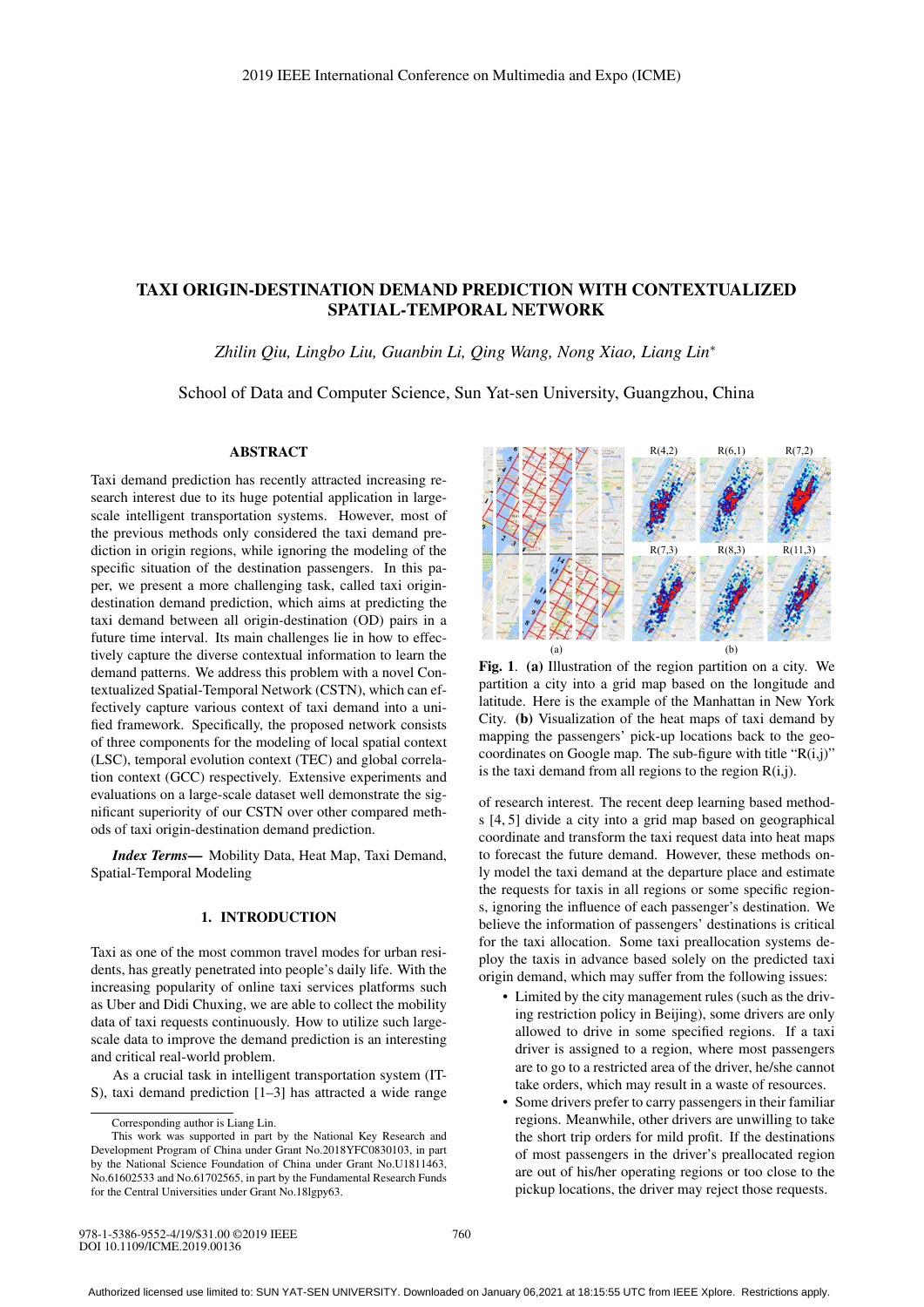In this paper, we propose a more challenging task, taxi OD demand prediction, which aims at predicting the future taxi demand between any two regions. If this fine-grained taxi demand is well predicted, we can efficiently preallocate the taxis to meet the passengers' requests. The main challenges of this task lie in how to effectively capture the diverse spatial-temporal contextual information to learn the demand patterns. For example, some regions that are spatially adjacent usually have the similar demand patterns (e.g, the number of taxi requests and the demand trends), which is called the local spatial context (LSC) in our work. Moreover, even though two regions are spatially distant, their demand patterns may still have some relevance, if they share similar functionality (e.g., both of them are residential districts). We call this relationship between two far-apart regions as global correlation context (GCC). Finally, taxi demand is a time-varying process and its evolution is related to various factors, such as its current states and the ever-changing meteorology, which is formulated as temporal evolution context (TEC).

In this paper, we address this problem with a novel Contextualized Spatial-Temporal Network (CSTN), which well integrates the local spatial context, temporal evolution context and the global correlation context into a unified framework. Specifically, our proposed network consists of three modules respectively for the three types of context modeling. First, a LSC module utilizes two convolution neural networks to learn the local spatial dependencies of taxi demand respectively from the origin view and the destination view. The output of these two networks are combined to generate the local spatial feature, which involves the hybrid information of taxi demand patterns from different views. Second, a TEC module incorporates the local spatial features of taxi demand and the meteorological information to a ConvLSTM [6] for the analysis of taxi demand evolution. Third, to capture the correlation between the far-apart regions, a GCC module is proposed to compute the similarity between any two regions and to generate the global correlation feature of each region, by performing a weighted summation on the features of all regions. In this way, the representation of each region involves the information of all regions and is highly correlated with the regions with high similarity values. Finally, the local spatial-temporal feature generated by TEC module as well as the global correlation feature generated by GCC module are integrated to predict the future taxi OD demand. The main contributions of this work are two-fold:

- We extend the existing taxi demand prediction to the taxi OD demand prediction, which is more meaningful for ITS. To the best of our knowledge, we are the first to touch this interregional taxi demand prediction.
- We propose a novel Contextualized Spatial-Temporal Network, which can effectively capture the local spatial context, temporal evolution context and global correlation context into a unified framework.

### 2. RELATED WORK

Taxi Demand Prediction: Recently, deep neural network has been widely used in ITS [7–10] and some deep learning based methods have also been proposed for taxi demand prediction. For instance, Wang et al. [11] designed a neural network framework using context data from multiple sources to predict the gap between taxi supply and demand. Yao et al. [4] proposed a Deep Multi-View Spatial-Temporal Network framework to model both spatial and temporal relations of taxi demand. Zhou et al. [12] built an attention-based neural network to predict the passenger pickup/dropoff demand on each region, but they were still not applicable to taxi demand prediction among OD pairs. However, all the above methods only forecast the taxi request number in each region or at some specific locations. In contrast, our method attempts to predict interregional taxi demand, which can help taxi preallocation systems to allocate the taxis more efficiently.

Origin Destination Estimation: This task aims at estimating the flow between the endpoints (e.g., highway toll booths and bus stations) of the traffic network. Related works can be divided into static estimation [13] and dynamic estimation [14]. The former considers the traffic flow as time-independent and estimate the average demand, which is suitable for long-time transportation planning and design purpose. The latter estimates the time-variant flow between each origin and destination, which can be used for short time route guidance and dynamic traffic assignment. However, these methods are designed to estimate the traffic flow between some specific positions and are not effective for citywide taxi preallocation, as taxi passengers can be located in any area.

### 3. PRELIMINARIES

Region Partition: In this work, we focus on the taxi demand prediction between regions, rather than the specific positions. Following the previous works [4, 10], we partition a city into  $H \times W$  non-overlapping grid map based on the longitude and latitude. Each rectangular grid represents a different geographical region in the city. The region on the  $i^{th}$  row and  $j<sup>th</sup>$  column of the grid map is denoted as  $R(i, j)$ . Figure 1(a) illustrates the partitioned regions of the New York City.

Taxi Origin-Destination Demand: We denote the taxi origin-destination demand in time interval  $t$  as a 3D OD matrix  $X_t \in R^{N \times H \times W}$ , where N is the total number of the regions and it is equal to  $H·W$ . Specially,  $X_t(d, i_1, i_1)$  is the number of taxi requests from origin region  $R(i_1, i_1)$  to region  $R(i_2, i_2)$ , where the index d is equal to  $W \cdot i_2 + i_2$ . In particular, the  $d^{th}$  channel of  $X_t$ , denoted as  $X_t(d) \in R^{H \times W}$ , is the taxi demand from all regions to region  $R(i_2, i_2)$  with index d. Furthermore, the taxi origin demand, denoted as  $O_t \in R^{H \times W}$ , can be easily calculated by  $\sum_{d=0}^{N-1} X_t(d)$  and most previous works only predict the demand  $O_t$ .

Taxi Origin-Destination Demand Prediction: In this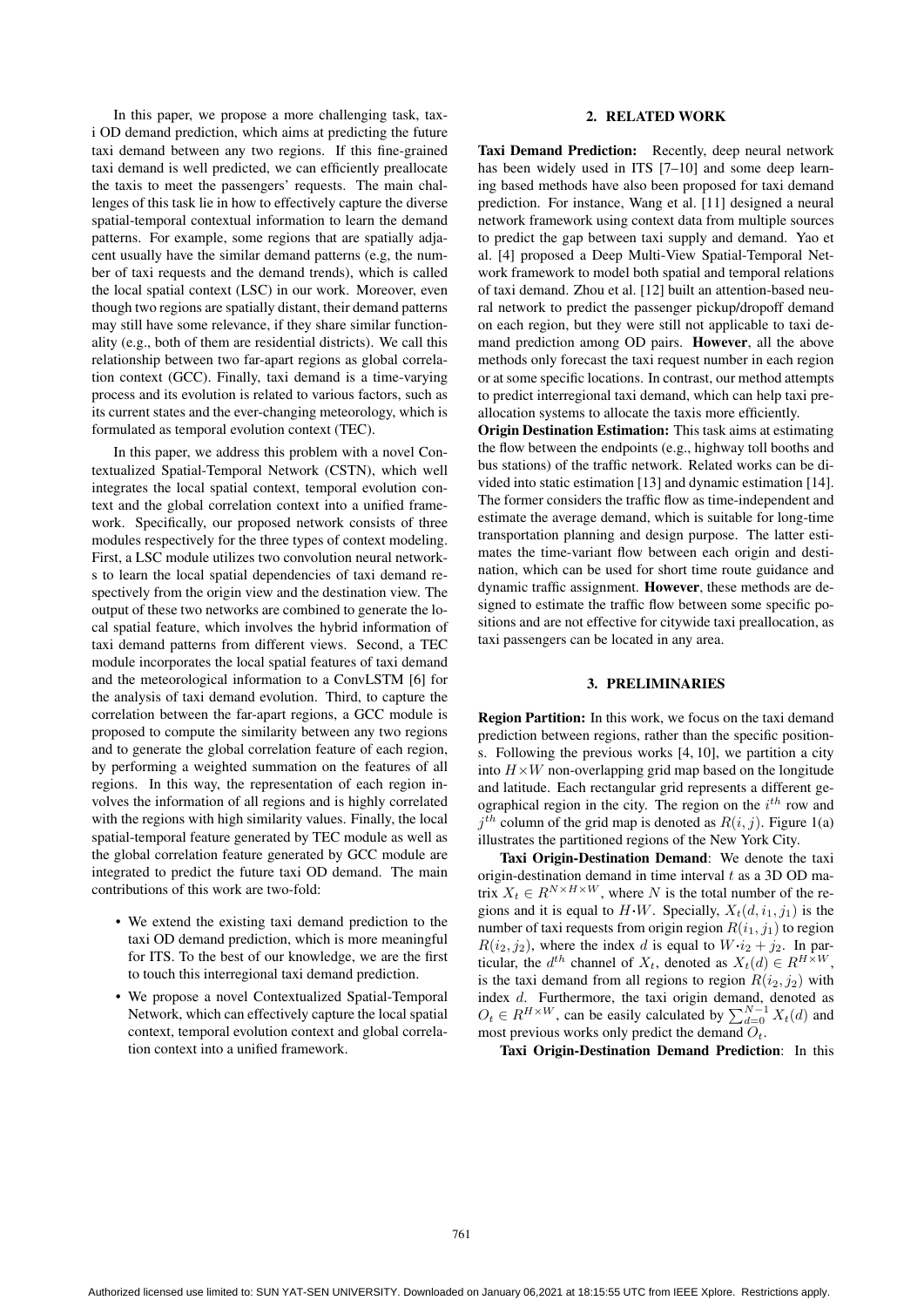

**Fig. 2**. The architecture of the Contextualized Spatial-Temporal Network.  $X_i$  is the OD matrix in time interval i, while  $X_i^T$  is the DO matrix called in our work.  $M_i$  is the meteorological data.  $C_{lt}$  and  $C_s$  are the channel numbers of feature  $F^{lt}$  and  $F_s$ respectively. N is the total number of regions. " $\bigoplus$ " denotes feature concatenation and " $\bigotimes$ " refers to the dot product operation.

work, we aim to predict the future taxi OD demand with historical data. Inspired by the previous work [4], we consider the impact of meteorological factors in the modeling process, as it is one of the core factors affecting taxi demand. We denote the meteorological data in time interval i as  $M_i$ . The preprocessing of taxi demand data and meteorological data are described in Section 5.1. Overall, our final goal is to predict  $X_{t+1}$  given the historical data  $\{X_i, M_i | i = t - n + 1, ..., t\},\$ where  $n$  is the sequence length of time intervals.

## 4. METHOD

In this section, we present a novel Contextualized Spatial-Temporal Network (CSTN) for taxi OD demand prediction. As shown in Figure 2, our network consists of three components for three types of context modeling respectively. First, the LSC module which utilizes two CNN to learn the local spatial context of taxi demand from both the origin view and the destination view. Second, the TEC module incorporates both the local spatial features of taxi demand and the meteorological information to a ConvLSTM for the analysis of taxi demand evolution. Third, the GCC module generates the global correlation feature of each region by summing the features of all regions with the calculated similarity weights.

#### 4.1. Local Spatial Context Modeling

Generally, the taxi demand is usually related to local spatial location, and the spatially adjacent regions may have similar demand patterns. For instance, people tend to depart from residence regions in city suburb and head to employment regions in city center in the morning rush hours. This local spatial context is for taxi demand pattern modeling.

In this work, our LSC module captures the local spatial context of taxi demand from both the origin view and destination view. As each channel of  $X_i$  is the taxi demand from all origin regions to the corresponding region, we define the convolution operations on  $X_i$  as origin view modeling. To model the local spatial context from destination view, we generate a DO matrix  $X_i^T$  from  $X_i$  with the transformation process described in Figure 3. Each channel of  $X_i^T$  is the taxi demand from the corresponding region to all destination regions.

Specifically, our LSC module consists of two CNNs, each of which contains  $K$  convolutional layers with 16 filters of kernel size  $3 \times 3$ . In time interval t, the first CNN, called origin view CNN, takes  $X_i$  as input and its output feature  $F_i^o$  only contains the local spatial context of origin view. Meanwhile, the second CNN, called destination view CNN, takes  $X_i^T$  as input and its output feature  $F_i^d$  only contains the local spatial context of destination view. Then, we concatenate these two features and fuse them using a convolutional layer with 32 filters to generate the final local spatial feature  $F_i^l$ , which simultaneously contains the local spatial context of taxi demand from both the origin view and the destination view.

### 4.2. Temporal Evolution Context Modeling

Taxi demand is time-varying and it is affected by diverse complicated factors. For instance, a sustained snowfall may weaken the travel willingness of residents and cause a decrease in taxi demand. Therefore we incorporate the historical demand and the ever-changing meteorology to grasp the evolving tendency of taxi demand along the temporal dimension.

In this paper, we model the temporal evolution context of taxi demand with ConvLSTM [6]. We first encode the meteorological data  $M_i$  with a Multiple Layer Perceptron, which is implemented by three fully-connected layers with 64, 16 and 8 neurons respectively. The output of the MLP is copied  $H \cdot W$  times to construct a 3D feature  $F_i^m \in R^{8 \times H \times W}$ . We generate a feature  $F_i^{lm}$  by feeding the concatenate of  $F_i^l$  and  $F_i^m$  into a convolutional layer with 32 filters.  $F_i^{lm}$  is the local spatial feature that integrates the meteorological information.

Then we feed the features  $F_{t-n+1}^{lm}, F_{t-n+2}^{lm}, \ldots, F_{t}^{lm}$  into the ConvLSTM sequentially. At iteration  $i$ , the ConvLSTM takes  $F_{t-n+i}^{lm}$  as input and accumulates the previous sequential information to the memory cell. After  $n$  iteration, the hidden state of ConvLSTM is denoted as  $h_n$ . Finally, we feed  $h_n$  into a convolutional layer with  $C_{lt}$  filters to generate a local spatial-temporal feature  $F^{lt}$ , which encodes the temporal evolution context of the taxi demand.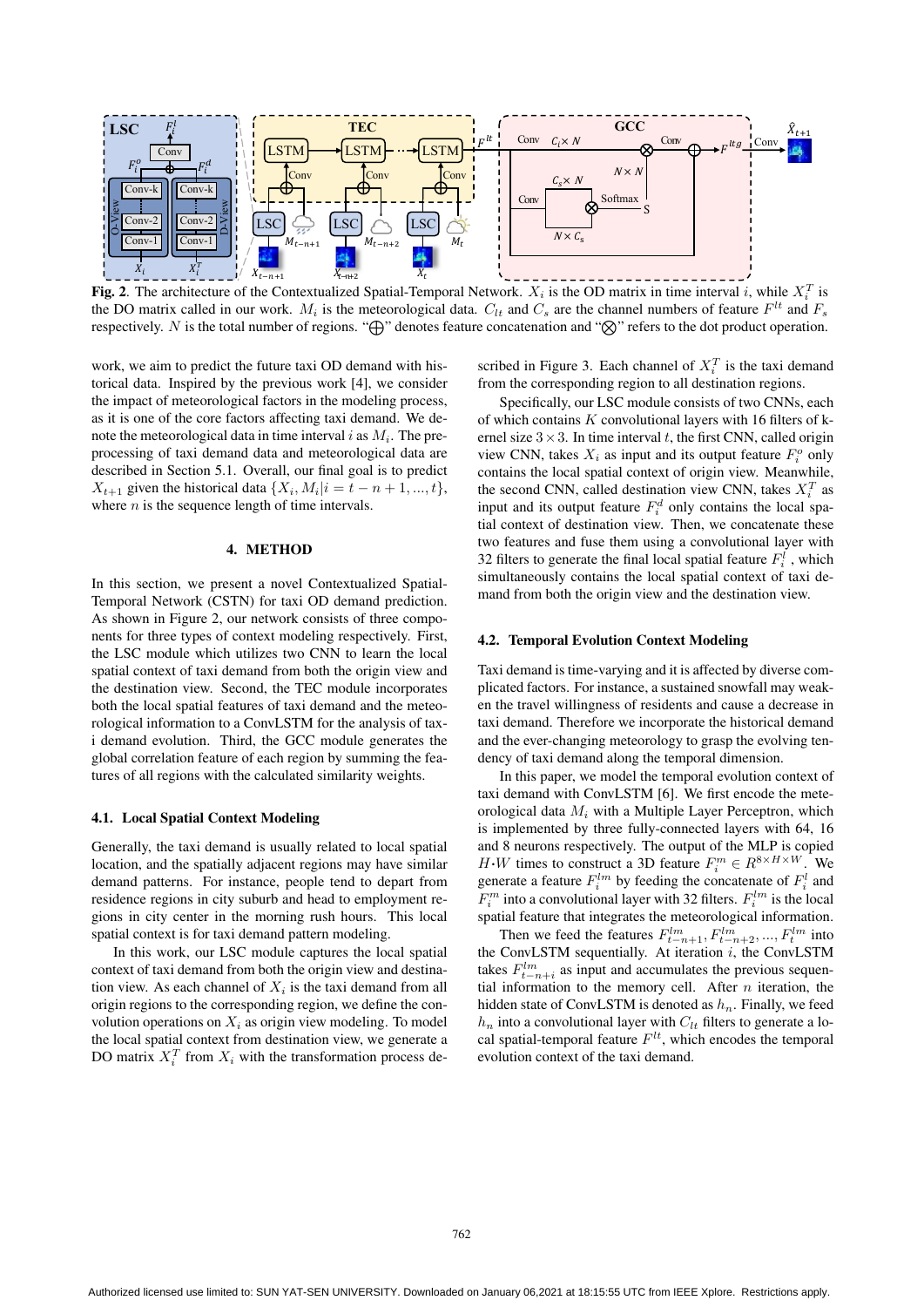#### 4.3. Global Correlation Context Modeling

The taxi demand spatial distribution is also related to the attribute of the regions, e.g., most of the residential regions in different areas may have high taxi demands in the morning. Therefore, even if the two regions are far apart in distance, they may still have similar taxi demand patterns as long as the attributes of the two are consistent. We call this relationship between far-apart regions as global correlation context. Inspired by work [15], we capture this context with a global feature fusion. Specifically, we generate the global correlation feature of each region as a weighted sum of all regional features, with the weights being calculated as the similarity between the corresponding region pairs. Thus, each region contains the information of all regions and it is mainly relevant to the regions of high similarities with it.

Firstly, we feed  $F^{l\bar{l}}$  into a convolutional layer with  $C_s$ filters to generate an embedded feature  $F_s$  and then reshape it into a 2D matrix, which is expressed as:

 $F_s = \text{Conv}(F^{lt}, w_s), \quad F_s: R^{C_s \times H \times W} \to R^{C_s \times N},$  (1) where  $w_s$  is the convolutional parameters. Each column of  $F<sub>s</sub>$  stands for the feature of a region. We calculate a similarity matrix  $S \in R^{N \times N}$  with a dot-product operation between  $F_s$ and its transposed matrix  $F_s^T \in R^{N \times C_s}$ , and perform a Softmax operation on each column of  $S$ , which is expressed as:

$$
S = \text{Softmax}(F_s^T \otimes F_s), \tag{2}
$$

where  $\otimes$  denotes the dot-product.  $S_{i,j}$  is the normalized similarity weight between the regions with index  $i$  and  $j$ .

After obtaining the similarity matrix  $S$ , we compute the global correlation feature of each region by summing the features of all region with the similarity weights. We implement this process with another dot-product operation. We reshape  $F^{lt}$  to dimension  $C_{lt} \times N$  and then dot-product  $F^{lt}$  and  $S$  to compute the global feature  $F<sup>g</sup>$ , which is expressed as:

$$
F^{lt}: R^{C_{lt} \times H \times W} \to R^{C_{lt} \times N}, F^g = F^{lt} \otimes S,
$$
 (3)

 $F<sup>g</sup>$  is further reshaped back to dimension  $C<sub>lt</sub> \times H \times W$ . The feature  $F<sup>g</sup>$  encodes the global correlation context, but lacks of structural locality. Therefore, we concatenate  $F^{lt}$  and  $F^g$  to generate a new feature  $F^{ltg}$ , which incorporates the hybrid information of the local spatial context, temporal evolution context and global correlation context.

Finally, we predict the OD demand  $\hat{X}_{t+1} \in R^{N \times H \times W}$  by feeding  $F^{ltg}$  into a regression, which is formulated as:

$$
\hat{X}_{t+1} = \tanh(\mathcal{T}(F^{ltg})),\tag{}
$$

 $\hat{X}_{t+1} = \tanh(\mathcal{T}(F^{ltg})),$ <br>where  $\mathcal{T}$  is the linear regression implemented by a convolutional layer with  $N$  filters and the hyperbolic tangent  $tan$ ensures the output values are between  $-1$  and  $1<sup>1</sup>$ .

#### 4.4. Implementation Details

We implement our proposed network with Tensorflow. In LSC module, the layer number  $K$  is set to 3. In TEC mod-



Fig. 3. The generation process of DO matrix from OD matrix.  $N$  is equal to  $H \cdot W$  and  $T$  is a matrix transposition operation.

ule, all convolutional layers in LSTM have 32 filters and the channel number  $C_{lt}$  is set to 75. In GCC module, the channel number  $C_s$  is set to 64. The sequence length n is set to 5. The parameters of all convolutional layers and the fully-connected layers in the model are initialized by Xavier. The minibatch size is 64. The learning rate is initially set to  $10^{-4}$  and multiplied by 0.1 every 200 epochs. We optimize our network with Adam optimization [16] by minimizing the Euclidean loss between the ground truth and the predicted result.

### 5. EXPERIMENTS

### 5.1. Dataset

We create a large-scale benchmark, denoted NYC-TOD, for the taxi OD demand prediction task. It contains the taxi OD demand data and the meteorological data of the New York City (NYC) in 2014. We choose the data of the last sixty days as the testing set, and all data before that as the training set.

Taxi Origin-Destination Demand Data: We choose the Manhattan borough in New York City as the study area and divide it into a  $15 \times 5$  grid map based on the longitude and latitude. The detailed partitioned regions are shown in Figure 1(a). We use the NYC yellow taxi trip records collected by NYCTLC<sup>2</sup> in 2014 to construct the NYC-TOD dataset. Each raw trip record contains the timestamp and the geocoordinates of origin/destination locations. After excluding the trips where the departure or destination is not in the Manhattan, we get 132 million taxi trip records. Finally, we can generate the taxi OD demand matrix in each time interval by calculating the number of taxi trips between all regions according to the timestamps and geo-coordinates of taxi trip records. The time interval is set to half an hour in this dataset.

Meteorological Data: We collect the meteorological data of NYC from Wunderground<sup>3</sup>, which provides the temperature, windchill, humidity, visibility, wind speed, precipitation and 23 types of weather conditions (e.g. Sunny and Snowy). We encode the weather condition into a One-Hot vector and scale other six numeric indicators into the range [0,1] with Min-Max linear normalization. Finally, the meteorological data in time interval t is denoted as a vector  $M_t \in R^{29}$ .

<sup>&</sup>lt;sup>1</sup>When training, we use Min-Max linear normalization method to scale the OD demand matrices into the range  $[-1, 1]$ . We rescale the predicted result back to the normal values when evaluating.

<sup>2</sup>www.nyc.gov/html/tlc/html/about/trip\_record\_ data.shtml

<sup>3</sup>https://www.wunderground.com/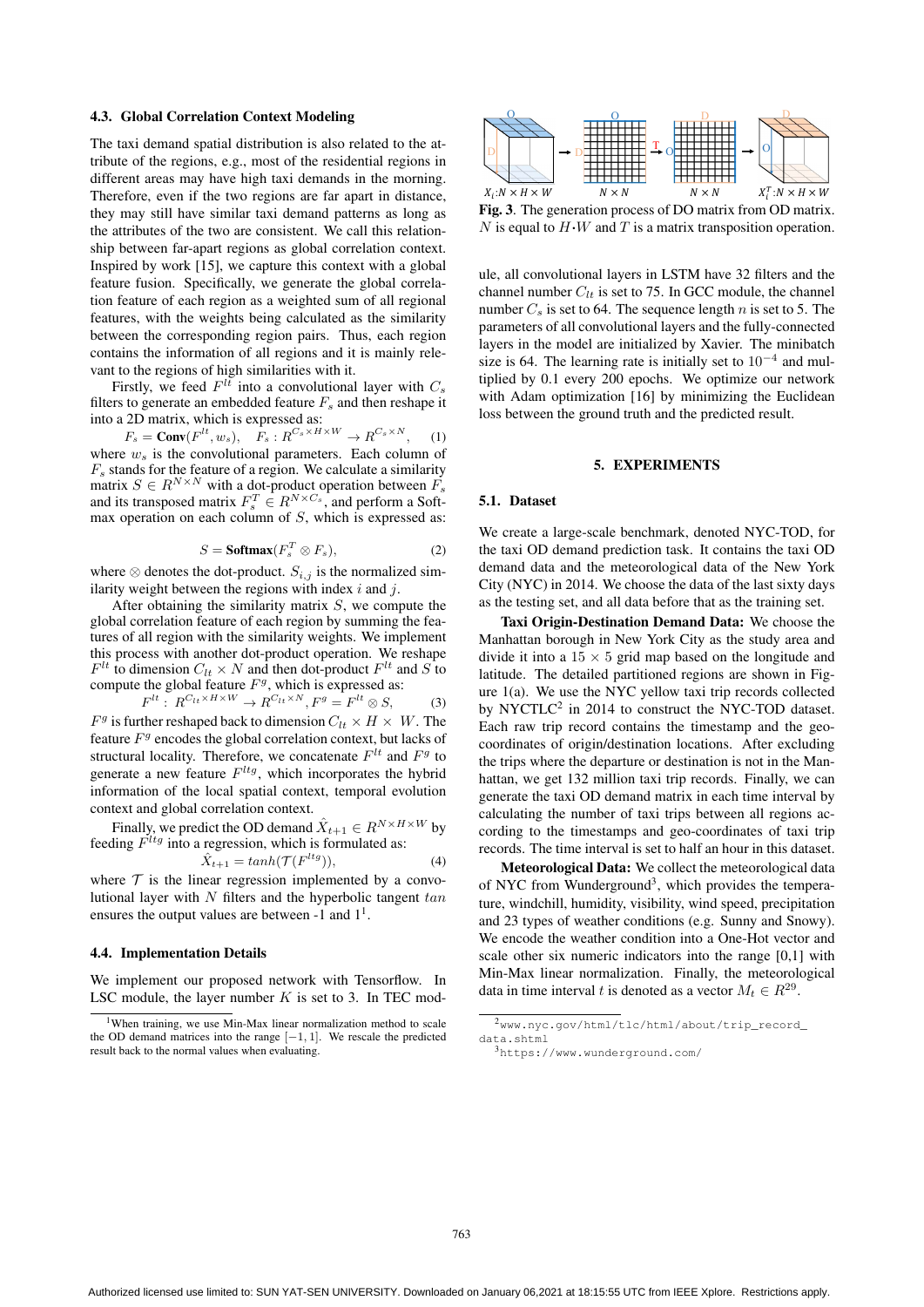Table 1. Performance Comparison on the NYC-TOD.

| Method         | <b>OD-MAPE</b> | <b>OD-RMSE</b> | $O-MAPE$ | <b>O-RMSE</b> |
|----------------|----------------|----------------|----------|---------------|
| $HA-All$       | 37.71%         | 1.93           | 45.04%   | 52.44         |
| HA-Rec         | 35.46%         | 1.89           | 47.59%   | 54.33         |
| Lasso          | 33.85%         | 1.65           | 34.89%   | 33.00         |
| OL SR          | 33.86%         | 1.65           | 33.09%   | 32.68         |
| <b>XGBoost</b> | 32.04%         | 1.54           | 37.78%   | 31.23         |
| MLP            | 30.70%         | 1.49           | 25.24%   | 25.60         |
| ST-ResNet      | 28.53%         | 1.38           | 24.16%   | 22.43         |
| ConvLSTM       | 27.99%         | 1.36           | 19.89%   | 21.02         |
| <b>CSTN</b>    | $27.37\%$      | 1.32           | 18.48%   | 19.85         |

### 5.2. Evaluation Metric

Following the previous work [10], we adopt the Mean Average Percentage Error (MAPE) and Rooted Mean Square Error (RMSE) as the evaluation metrics, which are defined as:

$$
MAPE = \frac{1}{z} \sum_{t=1}^{z} \frac{\|\hat{X}_t - X_t\|}{X_t}, RMSE = \sqrt{\frac{1}{z} \sum_{t=1}^{z} \|\hat{X}_t - X_t\|^2}, \quad (5)
$$

where z is the total number of testing samples,  $\hat{X}_t$  and  $X_t$  are the predicted demand and the ground truth in time interval  $t$ .

In this work, we not only evaluate the task of taxi OD demand prediction, but also evaluate the taxi origin demand prediction. The predicted origin demand can be calculated by  $\sum_{d=0}^{N-1} \hat{X}_t(d)$ . For convenience, the MAPE and RMSE of the former task are denoted as OD-MAPE and OD-RMSE, while these metrics of the latter task are denoted as O-MAPE and O-RMSE. While performing the evaluation, we follow the previous work [4] to filter the OD pairs or the origin regions with ground truth less than 5 in each time interval, since such low taxi demand is always ignorable in real-world applications.

### 5.3. Performance Comparison

We compare the performance of our proposed method with the following basic and advanced methods:

- Historical Average (HA) predicts the future demand by averaging the historical demands, e.g, (1) the average of the historical demands in the same time intervals of every day, denoted as HA-All; (2) the average of the taxi demands of current  $n$  time intervals, denoted as  $HA$ -Rec.
- Linear Regression predicts the future demand with different versions of linear regression methods, e.g., Ordinary Least Squares Regression (OLSR [17]) and Lasso Regression [18] with  $\ell_1$ -norm regularization.
- **XGBoost** [19] is an effective boosting-tree based method. XGBoost takes the concatenation of the demand matrices of previous n time intervals to predict the taxi demand.
- Multiple Layer Perceptron (MLP): A neural network consists of four fully connected layers with 128, 128, 64 and 75 neurons respectively. The MLP forecasts the every channel of  $X_t$  by taking the corresponding channels of demand matrices of previous  $n$  time intervals as input.

Table 2. Performance Comparison of Various Contexts.

| Method   | LSC.   |        | LSC+TEC LSC+TEC+GCC |
|----------|--------|--------|---------------------|
| OD-MAPE. | 28.54% | 27.80% | 27.27%              |
| $O-MAPE$ | 20.80% | 1941%  | 18.48%              |

- ST-ResNet [10] is a deep learning method for traffic flow forecast and we apply it to predict the taxi demand.
- ConvLSTM [6] is our LSC module + TEC module. Specifically, the LSC module in this network only contains the origin view CNN and it takes  $X_i$  as input.

The performance of all methods are summarized in Table 1 and our method outperforms other methods by a significant margin on both the tasks of (1) taxi OD demand prediction and (2) taxi origin demand prediction. Notice that some competed methods, e.g., MLP, ST-ResNet and ConvLSTM, also adopt deep models to predict the taxi demand, but their performances are unsatisfactory. The main reasons are that MLP fails to capture the local spatial context and ST-ResNet does not explicitly learn temporal evolution context, while ConvLSTM does not model the global correlation context. In contrast, our method integrates the above various context into a unified framework to predict the demand.

#### 5.4. Ablation Study

Influence of Various Context: To explore the influence of various context on taxi demand prediction, we implement the following variants of our model with different modules:

- LSC Net: contains the LSC module and directly concatenates the local spatial features of each time interval to predict taxi demand with a convolutional layer.
- LSC+TEC Net: composed of the LSC module and TEC module. The last hidden state of TEC module is used to predict the taxi demand with a convolutional layer.
- LSC+TEC+GCC Net: As the full version of CSTN, this network integrates the local spatial context, temporal evolution context as well as the global correlation context for taxi demand prediction.

As shown in Table 2, the LSC Net achieves an OD-MAPE of 28.54% and an O-MAPE of 20.80%. When explicitly modeling the temporal evolution context with LST-M, the LSC+TEC Net gets an OD-MAPE of 27.80% and an O-MAPE of 19.41%, achieving an obvious performance improvement compared to the LSC Net. After integrating the global correlation context with the GCC module, the LSC+TEC+GCC Net can further decrease the OD-MAPE to 27.27% and OD-MAPE to 18.48%, with 2.5% relative performance improvement on average. The experimental result shows that our network can achieve notable performance improvement by modeling these context, which also indicates the effectiveness of these context for taxi demand prediction.